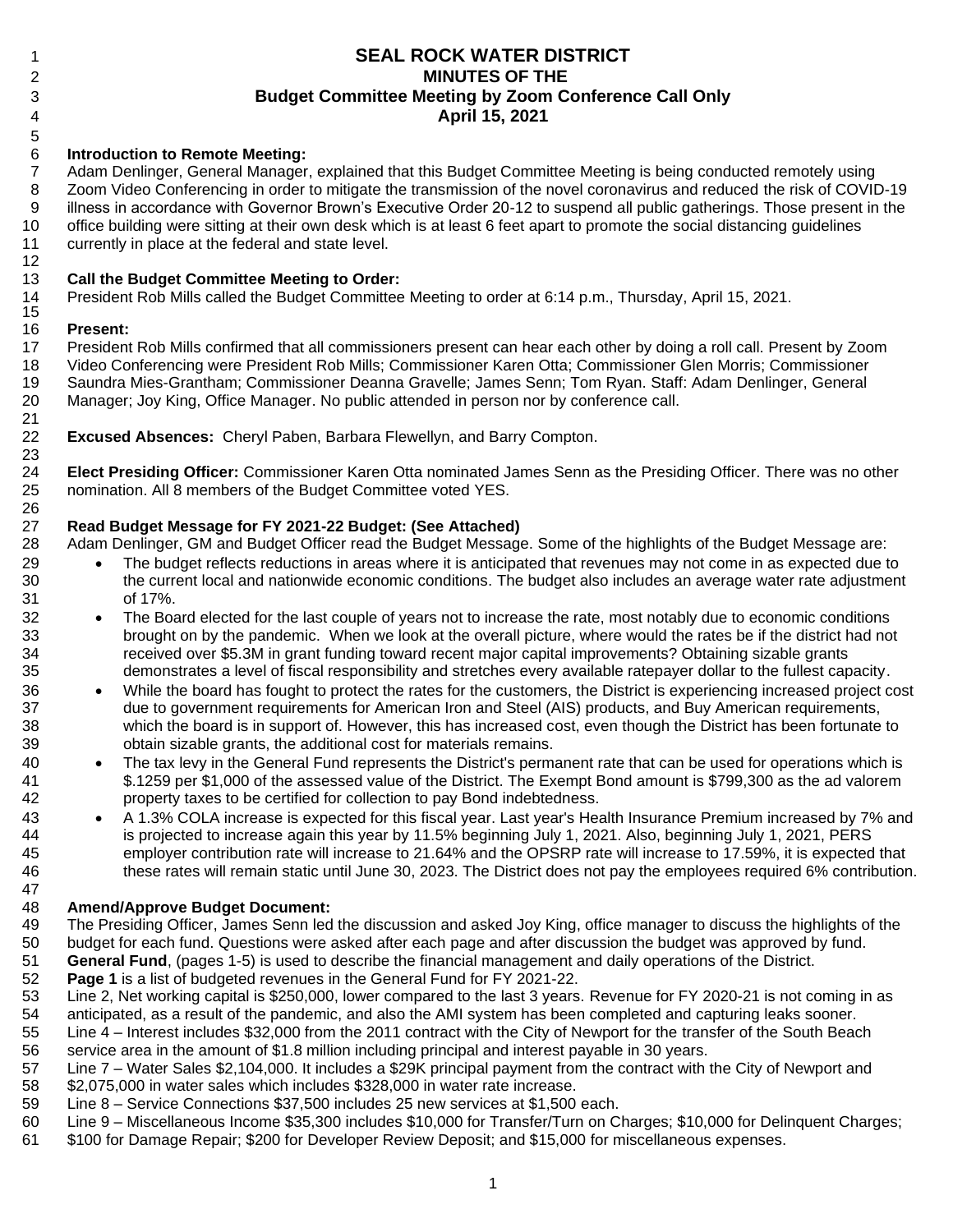- Line 14 Grants of \$103,000 includes \$3,000 SDAO Safety Grant and \$100,000 grant from American Recovery Plan Act
- signed by President Biden. We are anticipating applying for grants that the district qualifies for when it becomes available. Line 21 – Transfer from Water Source Reserve \$188,190. The District needs \$516,190 to balance the budget. Part of it which \$328,000 from water rate increase and the remaining \$188,190 from the reserve.
- Line 30 Taxes Necessary to balance \$87,000. The District's permanent rate limit for General Taxes is \$.1259/\$1,000. The
- estimated value of the properties within the district's taxing boundary is \$742,720,000. The permanent rate limit will raise \$93,508.45 but the rate of the county collection is 94% which will bring in \$87,897.94 due to discounts and late payments. The amount budgeted to balance is \$87,000.
- **Page 2** is the budgeted amount for Administrative & Office Expenditures:
- Line 3 Salaries- Office \$308,100. Most employees are on the top of their wage scale. Tom Ryan asked what does the District provides for those employees who are on the top of their wage scale? The GM explained that the District has a
- performance award put in place for those who qualify for merits because of outstanding performance.
- Line 5 Employee Benefits \$388,000. This is for health insurance cost and PERS retirement contribution. Both costs will increase beginning July 1, 2021.
- Line 6 Employer Payroll Tax Expense \$63,500. This includes payroll taxes for a new water treatment plant operator who will be hired when the water treatment plant is completed.
- Lines 7,8, and 9 pertain to employee training, mileage and meal reimbursement, and lodging. The budget for these
- expenses was decreased. Due to the pandemic, no trainings are provided for in-person classes. Instead, the District encourages the employees to attend online training classes.
- Line 12 Professional Services \$111,000 includes legal, engineering, and audit services; billing/payroll/accounting software support; IT support; AMI software and Sensus customer portal support.
- Line 13 Insurance and Bond \$40,000, includes the water treatment plant and the water intake facility, which will be added to the property insurance when completed.
- Line 16 Phone and Office Equipment Repair/Replacement \$36,500. The increase includes the new phone line services at 86 the water treatment plant, at the  $98<sup>th</sup>$  St. PRV, and new cellphone service for the new water treatment plant operator. There were no questions on page 2.
- **Page 3**, line 3 Salaries- Field \$305,000. This budgeted amount includes a new operator 1 and a water treatment plant
- operator. The increase is very minimal compared to FY 20-21 budget since the salary of the newly hired operator 1 is in the middle of the scale while the employee who retired was on the top of his scale.
- Line 7, Performance Award \$19,000. This is to recognize and give merits to employees who are on the top of the wage scale and continue to achieve outstanding performance.
- Line 11, Toledo Water Purchase \$625,000. The District has negotiated a new contract with the City of Toledo effective
- Nov 1, 2020, until Dec 31, 2021. The monthly charges include a \$5,686.29 base rate charge plus water usage per 1,000 95 gallons using the City's outside rate.
- Line 14, Operating Material/Conservation/Covid-ARPA \$109,000. The District budgeted \$100,000 for any costs related to
- the covid pandemic. President Biden signed the American Rescue Plan Act and the District is anticipating to qualify applying for ARPA grants.
- Line 17, Toledo System General Maintenance/Share \$75,000. As part of the new water purchase contract with the City of
- Toledo, the District agreed to pay its share of the FY 20-21 for the City's minor system maintenance which is \$117,354.33.
- The \$44,854.33 was paid on Dec 21, 2020, and the balance is due on July 30, 2021. Jay Senn asked when is the end of
- paying the City for minor system improvements. The GM explained this should be the last payment since the contract will end on December 31, 2021.
- Line 24, Master Plan/Maps. Staff did not budget for this but budgeted it in the SDC Fund.
- Line 26, Building Upgrades \$15,000. James Senn asked what building is going to be upgraded. Joy King explained this is
- 106 for any repairs for the pump stations the District owns.
- **Page 4,** line 5 to line 7 are required transfers from the General Fund to:
- Line 5, RD Requirement Reserve Fund \$18,420, as required by USDA as a condition of the 2012 Revenue Bond to set
- aside \$7,430 annually until it reaches a balance of \$74,300; and for the 2020 Revenue Bond to set aside \$10,990 annually until the balance reaches \$109,900.
- Line 6, Revenue Bond Payment Fund \$180,470. This is for annual loan payments of the 2012 Revenue Bond; the 2020 Revenue Bond; and the 2016 IFA Revenue Bond.
- Line 7, Depreciation Reserve/SLARA \$84,000. This is a USDA requirement for the 2016 G.O. Bond to set aside \$84,000 annually for replacements of short-lived assets with 5-15 years of life listed by the engineer in the PER. This annual
- requirement will increase to \$112,000 when the district closes its \$6,549,000 G.O. Bond loan with USDA next year.
- Line 14, Operating Contingencies \$100,000. Rob Mills asked what expenses would qualify for Operating Contingencies.
- Joy King explained that the operating contingencies amount needs to be transferred to expenditure line item approved by
- 118 the Board by resolution before it can be spent.
- **Page 5** is a recap of all expenditures from pages 2 4. James Senn asked if the Budget Committee approves the General Fund Budget pages 1- 5. Karen Otta replied YES, Glen Morris replies YES, Tom Ryan replied YES, Deanna Gravelle
- replied YES, Rob Mills replied YES, Saundra Mies-Grantham replied YES, and James Senn replies YES.
- **Page 6, Debt Service Fund** is the budget to pay for the 2011, 2012, 2013, 2016 General Obligation Bonds payable from property taxes. Line 2, Working Capital is for payment of the unappropriated balance for the following year before taxes are
- collected.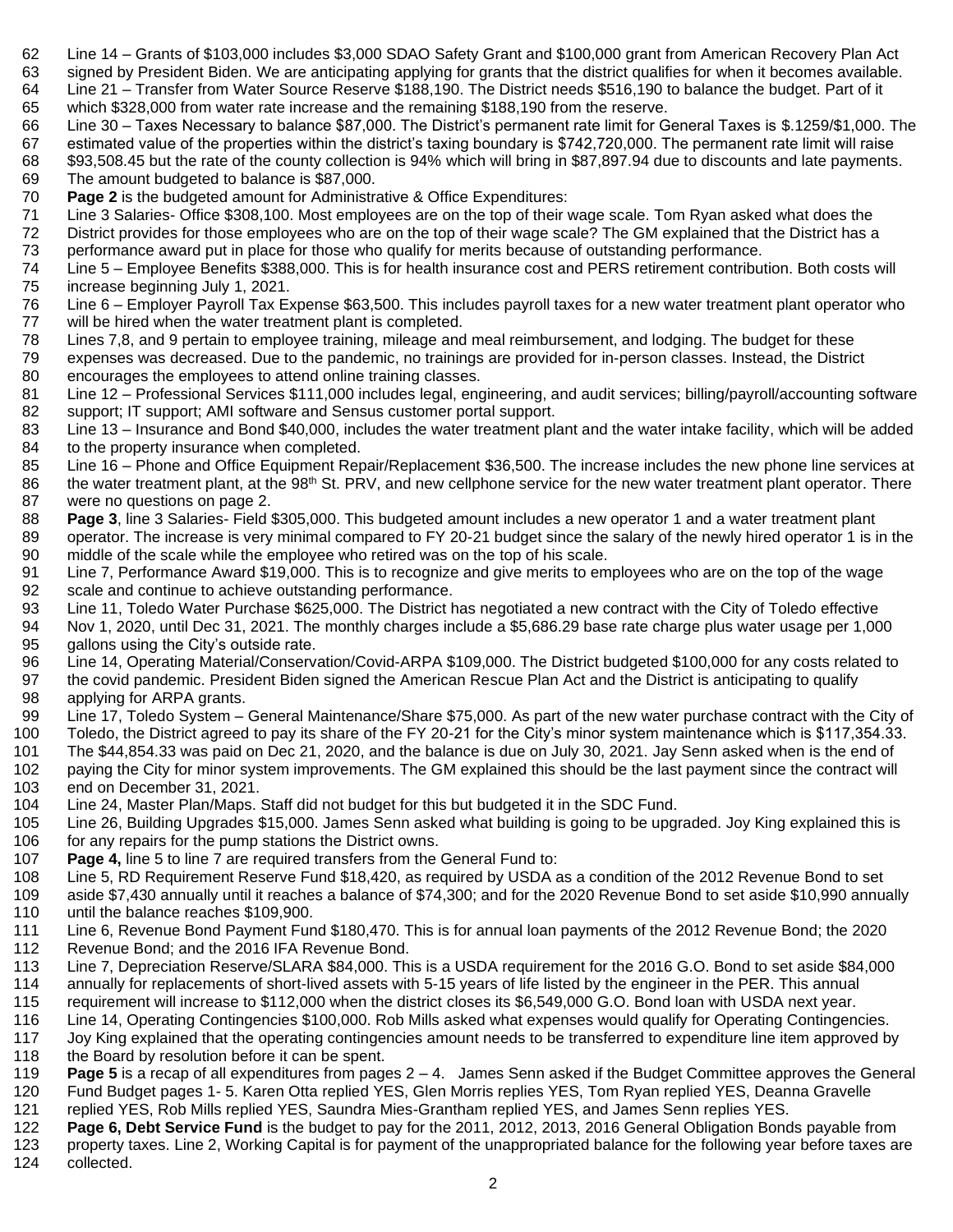- Line 5 includes the interests from the City of Newport share of the 2011 & 2012 GO Bond. Line 6 includes the principal from
- the City of Newport share of the 2011 & 2012 GO Bond. Line 8 Taxes Necessary To Balance is the amount needed from 127 property tax collection to pay the GO Bond loans.
- Lines 12 14 are principal payments for 2011, 2012, 2013, 2016 GO Bond loans.
- Lines 17 20 are interest payments for 2011, 2012, 2013, 2016 GO Bond loans.
- Lines 22 25 Unappropriated Fund Balance for the Following year are payments for GO Bond loans due before property taxes are collected.
- Line 27, Tax Credit Reserve \$36,800 is the balance of the City of Newport share of the 2007 GO Bond (now 2013
- Refunding GO Bond) paid in advance. There was no question on page 6. James Senn asked if the Budget Committee
- approves the Debt Service Fund Budget, page 6. Karen Otta replied YES, Glen Morris replied YES, Tom Ryan replied YES,
- Deanna Gravelle replied YES, Rob Mills replied YES, Saundra Mies-Grantham replied YES, and James Senn replied YES.
- **Page 7, Revenue Bond Reserve Fund** page 7 is the budget to meet the obligation for the 2012 & 2020 USDA Revenue Bond loans, and the 2016 IFA Revenue Bond loan. Resources for this fund are from revenue from water sales as a transfer
- from the General Fund.
- Line 4, \$180,470 is the transfer amount from the General Fund needed to meet the annual revenue debt obligations.
- Lines 11 12 are principal payments for 2012, 2016, and 2020 Revenue Bond loans.
- Line 14 16 are interest payments for 2012, 2016, and 2020 Revenue Bond loans. There was no question on page 7.
- James Senn asked if the Budget Committee approves the Revenue Bond Reserve Fund Budget, page 7. Karen Otta
- replied YES, Glen Morris replied YES, Tom Ryan replied YES, Deanna Gravelle replied YES, Rob Mills replied YES, Saundra Mies-Grantham replied YES, and James Senn replied YES.
- **Page 8, Capital Projects Fund** page 8 is the budget to fund the Beaver Creek Source Water Project. Funding comes from 146 loans and grants from USDA and Business Oregon IFA.
- Line 1, Working Capital, \$1,320,000 includes an estimated balance of \$1,000,000 interim loan carried over from the previous year and \$320,000 is the District's own fund that can be used to fund minor improvements.
- Line 7, Grant Proceeds \$4,449,500. The District anticipates receiving grant proceeds from USDA after all the interim loan proceeds are expended. The approved USDA grants are \$2,799,500 and subgrant of \$1,500,000. The budgeted grant proceeds also include the balance of \$150,000 IFA forgivable loan.
- Line 8, Loan Proceeds, \$6,549,000. The District anticipates spending all the interim loan proceeds in FY 2021-22. USDA will then close the District's G.O. Bond as a long-term loan and pay off the interim loan with BB&T (Truist Bank).
- Line 16, Engineering \$570,000. It includes project management, software development for the Water Treatment Facility,
- and start up training. Tom Ryan asked if there is a requirement that the district should use local engineers. The GM, Adam
- Denlinger explained that USDA, which is the funding agency does not require hiring local engineers. The office of Jacobs
- Engineering who designs and manages the project is in Corvallis; the office of WesTech Engineering who built the filtration
- membrane is in Utah. Karen Otta asked if line 23, SRWD Major Improvements \$320,000 is the offsetting amount of the
- revenue included in Working Capital, line 2. Joy King replied yes, it is. James Senn asked if the Budget Committee
- approves the Capital Projects Fund Budget page 8. Karen Otta replied YES, Glen Morris replied YES, Tom Ryan replied YES, Deanna Gravelle replied YES, Rob Mills replied YES, Saundra Mies-Grantham replied YES, and James Senn replied YES.
- **Page 9, RD Requirement Reserve** is a requirement of the 2012 & 2020 USDA Revenue Bond loans. The District has 10 years to contribute to this fund from the General Fund until the amount reaches the equivalent of a 1-year loan payment which is \$184,230. Line 5, Transfer from other funds \$18,420 includes the \$7,430 which is the 2012 Revenue Bond loan requirement and \$10,990 which is the 2020 Revenue Bond loan requirement. James Senn asked if the Budget Committee
- approves the RD Requirement Reserve Budget page 9. Karen Otta replied YES, Glen Morris replied YES, Tom Ryan replied YES, Deanna Gravelle replied YES, Rob Mills replied YES, Saundra Mies-Grantham replied YES, and James Senn replied YES.
- **Page 10, SLARA/Depreciation Reserve** is a 2016 USDA G.O. Bond loan requirement to set aside \$84,000 annually to replace assets such as field and office equipment, vehicle, and other assets that have a life of 5 to 15 years. These short-lived assets are listed in the Preliminary Engineering Report prepared by Jacobs Engineering and approved by USDA.
- Line 5, Transfer from GF \$84,000 to comply with USDA requirement.
- Line15 17 are capital outlay items. James Senn asked if the \$100,000 on line 16 will be used to buy heavy equipment. The GM, Adam Denlinger explained that it could potentially be used to replace the old dump truck which is costing more in
- repairs. James Senn asked if the Budget Committee approves the SLARA/Depreciation Reserve Budget page 10. Karen Otta replied YES, Glen Morris replied YES, Tom Ryan replied YES, Deanna Gravelle replied YES, Rob Mills replied YES,
- Saundra Mies-Grantham replied YES, and James Senn replied YES.
- **Page 11, System Development Charges Reserve (SDCs).** This fund holds the SDC collections and can only be spent for projects approved by law that governs SDC collections such as, SDC Methodology Update and Master Plan Study/Update.
- Line 2, Working Capital \$520,000 is the amount of SDC Collection in the Reserve at the beginning of FY 2021-22.
- Line 7, System Development Charges \$73,410 is the estimated SDC collection for 20 new service connections at
- \$3,670.50.
- Line 15-18 are capital outlays for expenditures that qualify for SDC funding. Line 16, Master Plan Study/Update \$50,000.
- The District's Master Plan 2010 needs to be updated. Most of the projects in the 2010 Master Plan has been completed or
- are about to be completed. There are only a few smaller projects left to be completed. To be able to apply for any federal grants, the master plan needs to be updated to include new projects to upgrade the water main system. James Senn asked